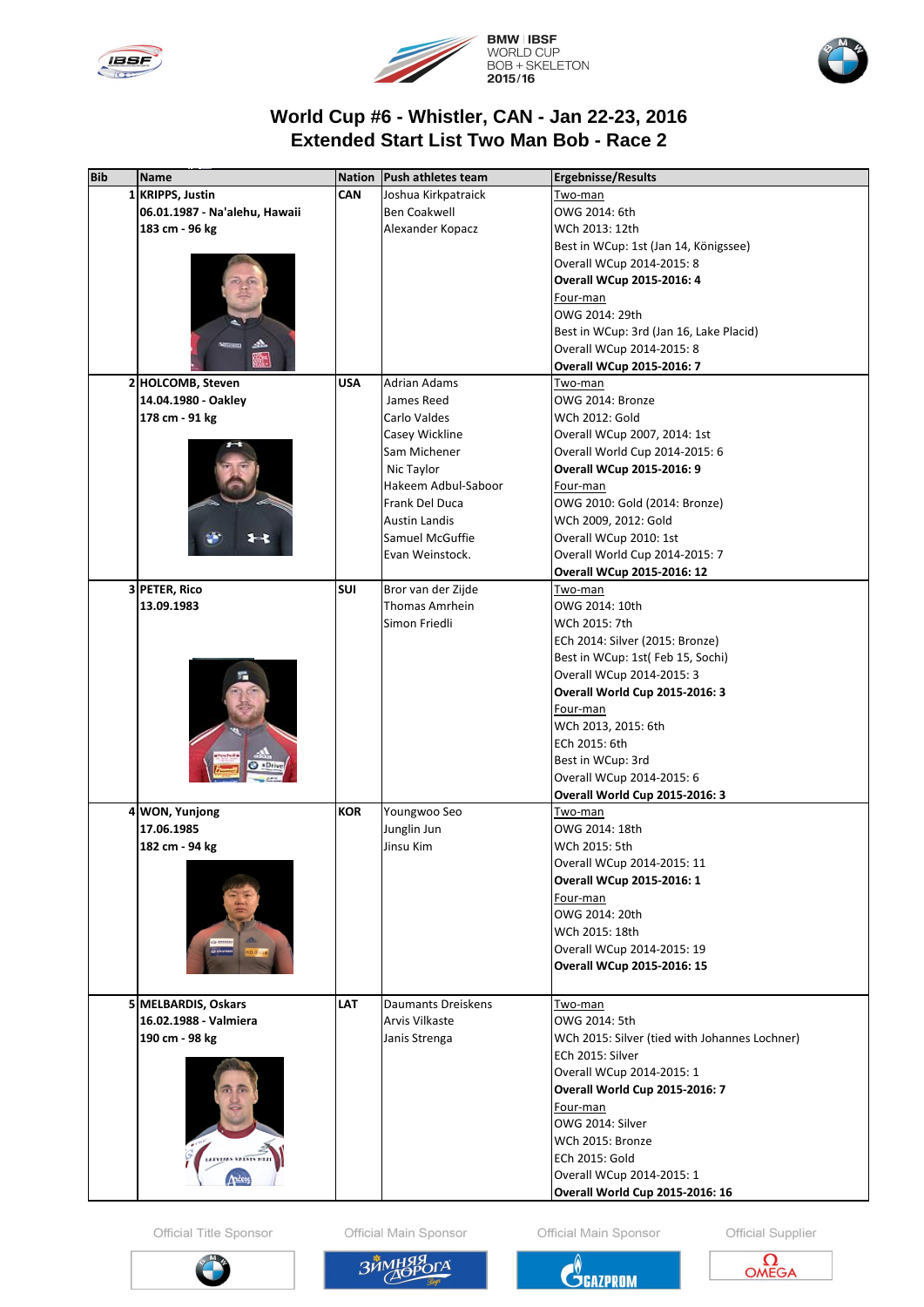



**BMW | IBSF**<br>WORLD CUP<br>BOB + SKELETON



| $\sim$ 100 $\sim$       |                        |               | 2015/16                   |                                         |
|-------------------------|------------------------|---------------|---------------------------|-----------------------------------------|
| <b>Bib</b>              | <b>Name</b>            | <b>Nation</b> | <b>Push athletes team</b> | <b>Ergebnisse/Results</b>               |
|                         | 6 KASJANOV, Alexander  | <b>RUS</b>    | Aleksei Pushkarev         | <u>Two-man</u>                          |
|                         | 30.09.1983 - Bratsk    |               | <b>Dmitry Trunenkov</b>   | OWG 2014: 4th                           |
|                         | 188 cm - 100 kg        |               | Vasiliy Kondratenko       | WCh 2015: 7th                           |
|                         |                        |               | Ilvir Huzin               | JWCh 2008: Bronze                       |
|                         |                        |               | Yuri Chubakov             | ECh 2015: 4th                           |
|                         |                        |               | Kirill Antukh             |                                         |
|                         |                        |               |                           | Overall World Cup 2014-2015: 7          |
|                         |                        |               | Maxim Mokrousov           | <b>Overall World Cup 2015-2016: 10</b>  |
|                         |                        |               | Roman Koshelev            | Four-man                                |
|                         |                        |               | Maxim Belugin             | OWG 2014: 4th                           |
|                         |                        |               | Pavel Utkin               | WCh 2015: 7th                           |
|                         |                        |               | <b>Ilfat Sadeev</b>       | ECh 2015: Silver                        |
|                         | $\sim$                 |               |                           | Best in WCup: 1st (Jan 16, Park City 1) |
|                         |                        |               |                           | Overall World Cup 2014-2015: 2          |
|                         |                        |               |                           | <b>Overall World Cup 2015-2016: 4</b>   |
| $\overline{\mathbf{z}}$ | <b>WALTHER, Nico</b>   | <b>GER</b>    | Marko Hübenbecker         | Two-man                                 |
|                         | 07.06.1990 - Freital   |               | <b>Eric Franke</b>        | $OWG: -$                                |
|                         | 187 cm - 95 kg         |               | <b>Christian Poser</b>    | WCh 2015: 10th                          |
|                         |                        |               |                           | JWCh 2014: Gold                         |
|                         |                        |               |                           | ECh 2015: 6th                           |
|                         |                        |               |                           | Overall WCup 2014-2015: 5               |
|                         |                        |               |                           | <b>Overall WCup 2015-2016: 2</b>        |
|                         |                        |               |                           | Four-man                                |
|                         |                        |               |                           | $OWG: -$                                |
|                         |                        |               |                           | WCh 2015: Silver                        |
|                         |                        |               |                           | ECh 2015: 4th                           |
|                         | IJ<br>ala              |               |                           |                                         |
|                         |                        |               |                           | Overall WCup 2014-2015: 4               |
|                         |                        |               |                           | <b>Overall WCup 2015-2016: 5</b>        |
|                         | 8 ARNDT, Maximilian    | <b>GER</b>    | Kevin Kuske               | <u>Two-man</u>                          |
|                         | 23.07.1987, Suhl       |               | Kevin Korona              | OWG 2014: 15th                          |
|                         | 180 cm - 93 kg         |               | Ben Heber                 | WCh 2012: Bronze                        |
|                         |                        |               |                           | ECh 2012: Silver                        |
|                         |                        |               |                           | Overall WCup 2014-2015: 18              |
|                         |                        |               |                           | <b>Overall WCup 2015-2016: 8</b>        |
|                         |                        |               |                           | Four-man                                |
|                         |                        |               |                           | OWG 2014: 6th                           |
|                         |                        |               |                           | WCh 2013, 2015: Gold (2012: Silver)     |
|                         |                        |               |                           | ECh 2012, 2013: Gold                    |
|                         | CJ                     |               |                           | Overall WCup 2013-2014: 1               |
|                         | <b>DKB</b>             |               |                           | Overall WCup 2014-2015: 3               |
|                         |                        |               |                           | <b>Overall WCup 2015-2016: 1</b>        |
|                         | 9 FRIEDRICH, Francesco | <b>GER</b>    | <b>Thorsten Margis</b>    | <u>Two-man</u>                          |
|                         | 02.05.1990 - Pirna     |               | <b>Martin Putze</b>       | OWG 2014: 8th                           |
|                         | 183 cm - 92 kg         |               | Jannis Bäcker             | JWCh 2011, 2013: Gold                   |
|                         |                        |               |                           | WCh 2013, 2015:Gold                     |
|                         |                        |               |                           | ECh 2015: Gold (2013: Bronze)           |
|                         |                        |               |                           | Overall WCup 2014-2015: 4               |
|                         |                        |               |                           | <b>Overall World Cup 2015-2016: 6</b>   |
|                         |                        |               |                           |                                         |
|                         | ada.                   |               |                           | Four-man                                |
|                         | U                      |               |                           | OWG 2014: 10th                          |
|                         | <b>DKR</b>             |               |                           | JWCh 2013: Gold                         |
|                         |                        |               |                           | ECh 2015: Bronze                        |
|                         |                        |               |                           | Overall WCup 2014-2015: 5               |
|                         |                        |               |                           | <b>Overall World Cup 2015-2016: 2</b>   |
|                         | 10 ZALIMS, Ugis        | <b>LAT</b>    | Janis Jansons             | Two-man                                 |
|                         | 19.02.1986 - Saldus    |               | <b>Intars Dambis</b>      | OWG: -                                  |
|                         | 185 cm - 100 kg        |               | Davis Springis            | WCh 2015: 6th                           |
|                         |                        |               |                           | Overall WCup 2014-2015: 20              |
|                         |                        |               |                           | <b>Overall World Cup 2015-2016: 4</b>   |
|                         |                        |               |                           | <u>Four-man</u>                         |
|                         |                        |               |                           | OWG: -                                  |
|                         | LATVIJAS VALSTS MEZI   |               |                           | WCh: -                                  |
|                         | picer                  |               |                           | Best in WCup: 5th                       |
|                         |                        |               |                           | Overall WCup 2014-2015: 27              |
|                         |                        |               |                           | Overall World Cup 2015-2016: 13         |

Official Title Sponsor

Official Main Sponsor

Official Main Sponsor

Official Supplier







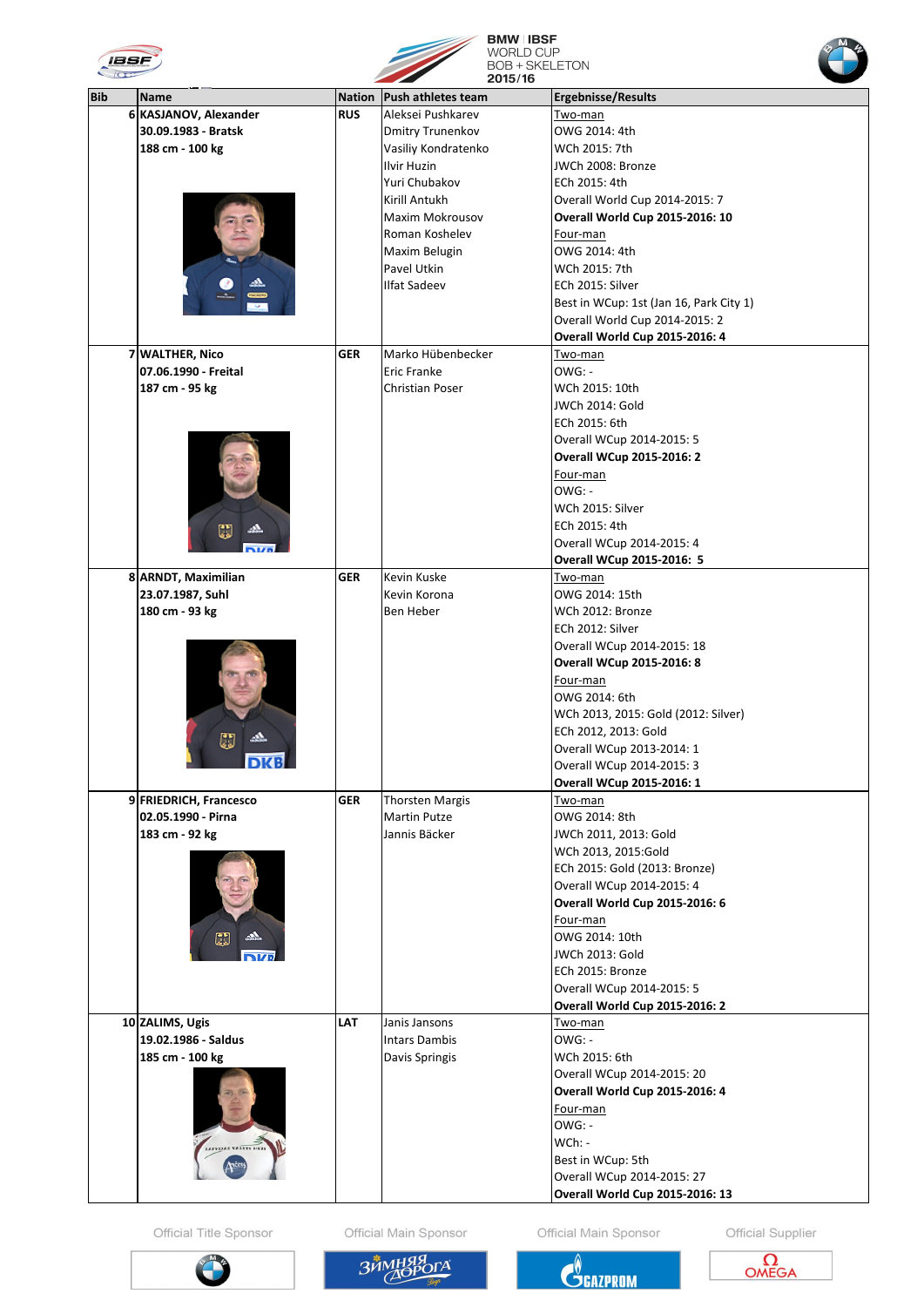| IBSF |                    |      |                             | <b>BMW IBSF</b><br><b>WORLD CUP</b><br><b>BOB + SKELETON</b><br>2015/16 |                           |
|------|--------------------|------|-----------------------------|-------------------------------------------------------------------------|---------------------------|
| Bib  | <b>IName</b>       |      | Nation   Push athletes team |                                                                         | <b>Ergebnisse/Results</b> |
|      | 11 CUNNINGHAM Nick | ΠΙΚΔ | LAdrian Adams James Reed    |                                                                         | Two-man                   |



| <b>Bib</b> | <b>Name</b>                    | <b>Nation</b> | <b>Push athletes team</b> | <b>Ergebnisse/Results</b>                |
|------------|--------------------------------|---------------|---------------------------|------------------------------------------|
|            | 11 CUNNINGHAM, Nick            | <b>USA</b>    | Adrian Adams James Reed   |                                          |
|            |                                |               |                           | Two-man                                  |
|            | 08.05.1985 - Monterey          |               | Carlo Valdes              | OWG 2014: 13                             |
|            | 177 cm - 95 kg                 |               | Casey Wickline            | WCh 2015: 12th                           |
|            |                                |               | Sam Michener              | Best in WCup: 2nd                        |
|            |                                |               | Nic Taylor                | Overall WCup 2014-2015: 9                |
|            |                                |               | Hakeem Adbul-Saboor       | <b>Overall World Cup 2015-2016: 11</b>   |
|            |                                |               | Frank Del Duca            | Four-man                                 |
|            |                                |               |                           |                                          |
|            |                                |               | <b>Austin Landis</b>      | OWG 2014: 12th                           |
|            |                                |               | Sam McGuffie              | WCh 2015: 14th                           |
|            |                                |               | Evan Weinstock            | Best in WCup: 3rd (Nov '12, Lake Placid) |
|            |                                |               |                           | Overall WCup 2014-2015: 12               |
|            |                                |               |                           | <b>Overall World Cup 2015-2016: 10</b>   |
|            | 12 KIBERMANIS, Oskars          | <b>LAT</b>    | Vairis Leiboms            | Two-man                                  |
|            | 04.04.1993 - Valmiera          |               | Helvijs Lusis             | OWG 2014: 16th                           |
|            |                                |               |                           |                                          |
|            | 186 cm - 92 kg                 |               | Raivis Zirups             | JWCh 2012: Bronze                        |
|            |                                |               |                           | WCh 2015: 8th                            |
|            |                                |               |                           | ECh 2015: 9th                            |
|            |                                |               |                           | Best in WCup:6th                         |
|            |                                |               |                           | Overall WCup 2014-2015: 12               |
|            |                                |               |                           | <b>Overall World Cup 2015-2016: 12</b>   |
|            |                                |               |                           |                                          |
|            |                                |               |                           | Four-man                                 |
|            |                                |               |                           | OWG 2014: 14th                           |
|            |                                |               |                           | JWCh 2012: Silver                        |
|            |                                |               |                           | WCh 2015: 15th                           |
|            |                                |               |                           | ECh 2015: 7th                            |
|            |                                |               |                           | Overall WCup 2014-2015: 10               |
|            |                                |               |                           |                                          |
|            |                                |               |                           | <b>Overall World Cup 2015-2016: 11</b>   |
|            | 13 SPRING, Chris               | <b>CAN</b>    | Derek Plug                | <u>Two-man</u>                           |
|            | 06.03.1984 - Darwin, Australia |               |                           | OWG 2014: 7th                            |
|            | 180 cm - 101 kg                |               |                           | WCh 2013: 6th                            |
|            |                                |               |                           | Best in WCup: 3rd (Dec13, Calgary)       |
|            |                                |               |                           | Overall WCup 2014-2015: 14               |
|            |                                |               |                           | <b>Overall WCup 2015-2016: 15</b>        |
|            |                                |               |                           | Four-man                                 |
|            |                                |               |                           | OWG 2014: 13th                           |
|            |                                |               |                           |                                          |
|            |                                |               |                           | WCh 2015: 8th                            |
|            |                                |               |                           | Overall WCup 2014-2015: 9                |
|            |                                |               |                           | <b>Overall WCup 2015-2016: 19</b>        |
|            | 14 KIM, Donghyun               | <b>KOR</b>    | Junglin Jun               | Two-man                                  |
|            | 12.11.1987 - Seoul             |               | Jinsu Kim                 | OWG:-                                    |
|            | 185 cm - 80 kg                 |               | Youngwoo Seo              | WCh 2015: 31th                           |
|            |                                |               |                           |                                          |
|            |                                |               |                           | Overall WCup 2013-2014: 32               |
|            |                                |               |                           | Overall WCup 2014-2015: 19               |
|            |                                |               |                           | <b>Overall WCup 2015-2016: 13</b>        |
|            |                                |               |                           | Four-man                                 |
|            |                                |               |                           | OWG 2014: 27th                           |
|            |                                |               |                           | WCh:-                                    |
|            | $1 - 1 - 1$                    |               |                           | Overall WCup 2013-2014: 30               |
|            |                                |               |                           |                                          |
|            |                                |               |                           | Overall WCup 2014-2015: 32               |
|            |                                |               |                           | <b>Overall WCup 2015-2016: -</b>         |
|            | 15 STULNEV, Alexey             | <b>RUS</b>    | Maxim Belugin             | Two-man                                  |
|            | 12.12.1987 - Pavlovsk          |               | Kirill Antukh             | $OWG: -$                                 |
|            | 188 cm - 98 kg                 |               | Nikolai Gzendilov         | WCh 2015: 11th                           |
|            |                                |               | <b>Maxim Mokrousov</b>    | JWCh 2012: Silver                        |
|            |                                |               | Roman Koshelev            | Overall WCup 2014-2015: 14               |
|            |                                |               |                           | <b>Overall World Cup 2015-2016: 14</b>   |
|            |                                |               |                           |                                          |
|            |                                |               |                           | Four-man                                 |
|            |                                |               |                           | $OWG: -$                                 |
|            |                                |               |                           | WCh 2015: 11th                           |
|            | <b>FOCAOTO</b>                 |               |                           | Overall WCup 2014-2015: 13               |
|            | ÷.                             |               |                           | <b>Overall World Cup 2015-2016: 6</b>    |
|            |                                |               |                           |                                          |

Official Title Sponsor

Official Main Sponsor

Official Main Sponsor





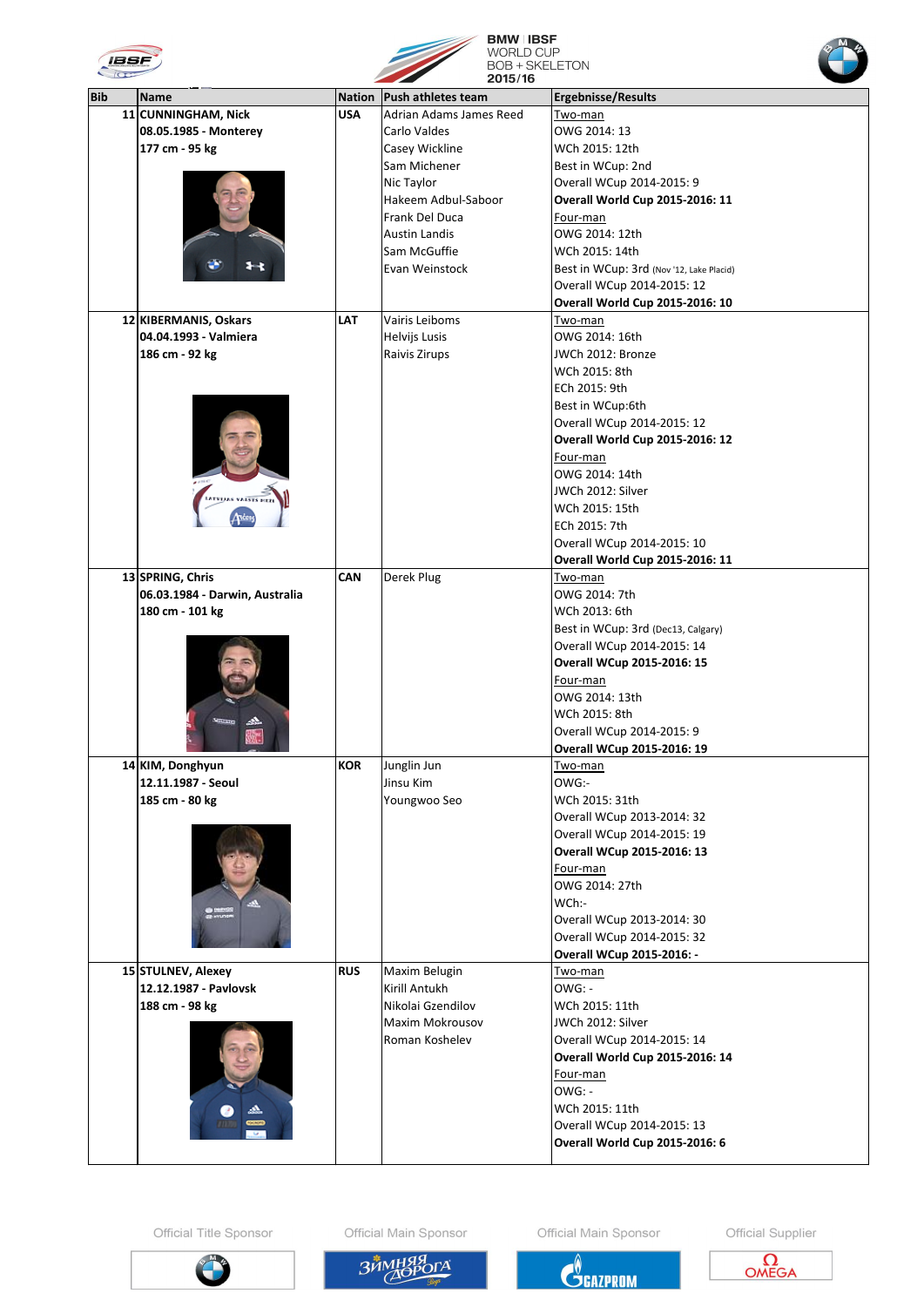



**BMW IBSF<br>WORLD CUP<br>BOB + SKELETON<br>2015/16** 



| <b>Bib</b> | <b>Name</b>                | <b>Nation</b> | Push athletes team     | <b>Ergebnisse/Results</b>                              |
|------------|----------------------------|---------------|------------------------|--------------------------------------------------------|
|            | 16 ZAKHAROV, Nikita        | <b>RUS</b>    | Yuriy Chubakov         | Two-man                                                |
|            | 14.06.1987 - Dmitrov       |               | Kirill Antukh          | <b>OWG</b>                                             |
|            | 189 cm - 98 kg             |               | <b>Ilvir Huzin</b>     | WCh                                                    |
|            |                            |               |                        | JWCh 2012: Silver                                      |
|            |                            |               |                        | Overall WCup 2014-2015: 17                             |
|            |                            |               |                        | <b>Overall World Cup 2015-2016: 17</b>                 |
|            |                            |               |                        | Four-man                                               |
|            |                            |               |                        | OWG 2014: 15th                                         |
|            |                            |               |                        | WCh 2012: 11th                                         |
|            |                            |               |                        | Best in WCup: 10th                                     |
|            |                            |               |                        | Overall WCup 2014-2015: 11                             |
|            |                            |               |                        |                                                        |
|            |                            |               |                        | <b>Overall World Cup 2015-2016: 14</b>                 |
|            | 17 DE BRUIN, Ivo           | <b>NED</b>    | Igor Brink             | Two-man                                                |
|            | 07.03.1986 - Uithoorn      |               | <b>Rudy Mensink</b>    | OWG:                                                   |
|            | 183cm - 105 kg             |               | Dennis Veenker         | WCh:                                                   |
|            |                            |               |                        | JWCh 2012: Bronze                                      |
|            |                            |               |                        | Best in WCup: 11th (Nov 12 Lake Placid, Park City)     |
|            |                            |               |                        | Overall WCup 2013-2014: 17                             |
|            |                            |               |                        | Overall WCup 2014-2015: -                              |
|            |                            |               |                        | <b>Overall WCup 2015-2016: 28</b>                      |
|            |                            |               |                        | Four-man                                               |
|            | $t$ derivation             |               |                        | OWG:                                                   |
|            |                            |               |                        | WCh:                                                   |
|            |                            |               |                        | Overall WCup 2012-2013: 33                             |
|            |                            |               |                        | Overall WCup 2014-2015: -                              |
|            |                            |               |                        | <b>Overall WCup 2015-2016: 24</b>                      |
|            | 18 BERTAZZO, Simone        | <b>ITA</b>    | Francesco Costa        | <u>Two-man</u>                                         |
|            | 19.08.1982 - Tai di Cadore |               | Simone Fontana         | OWG 2006: 9th                                          |
|            | 184 cm - 98 kg             |               | Costantino Ughi        | WCh 2007: Bronze                                       |
|            |                            |               |                        | Best in WCup: 1st (Dec. 10 Lake Placid, Feb 11 Cesana) |
|            |                            |               |                        |                                                        |
|            |                            |               |                        | Overall WCup 2010-2011: 3                              |
|            |                            |               |                        | Overall WCup 2014-2015: 21                             |
|            |                            |               |                        | <b>Overall World Cup 2015-2016: 16</b>                 |
|            |                            |               |                        | <u>Four-man</u>                                        |
|            |                            |               |                        | OWG 2010: 9th                                          |
|            |                            |               |                        | Best in WCup: 5th                                      |
|            |                            |               |                        | Overall WCup 2014-2015: 12                             |
|            |                            |               |                        | <b>Overall World Cup 2015-2016: 9</b>                  |
|            | 19 KONGELA, Dakarai        | <b>USA</b>    | Nic Taylor             | Two-man                                                |
|            | 26.03.1988 - Suquamish     |               |                        | OWG:                                                   |
|            |                            |               |                        | WCh:                                                   |
|            |                            |               |                        | Overall WCup 2014-2015: -                              |
|            |                            |               |                        | <b>Overall WCup 2015-2016: 32</b>                      |
|            |                            |               |                        | Four-man                                               |
|            |                            |               |                        | OWG:                                                   |
|            |                            |               |                        | WCh:                                                   |
|            |                            |               |                        | Overall WCup 2014-2015: -                              |
|            |                            |               |                        | <b>Overall WCup 2015-2016: -</b>                       |
|            |                            |               |                        |                                                        |
|            |                            |               |                        |                                                        |
|            | 20 MEYERHANS, Pius         | <b>SUI</b>    | Andreas Baumenn        | Two-man                                                |
|            | 11.05.1967                 |               | <b>Marius Broening</b> | OWG:                                                   |
|            | 180 cm - 102 kg            |               | Marcel Dobler          | WCh:                                                   |
|            |                            |               |                        | Overall WCup 2014-2015: -                              |
|            |                            |               |                        | <b>Overall WCup 2015-2016: 26</b>                      |
|            |                            |               |                        | Four-man                                               |
|            |                            |               |                        | OWG:                                                   |
|            |                            |               |                        | WCh:                                                   |
|            |                            |               |                        | Overall WCup 2014-2015: -                              |
|            |                            |               |                        | <b>Overall WCup 2015-2016: 23</b>                      |
|            |                            |               |                        |                                                        |
|            |                            |               |                        |                                                        |

Official Title Sponsor

Official Main Sponsor

Official Main Sponsor